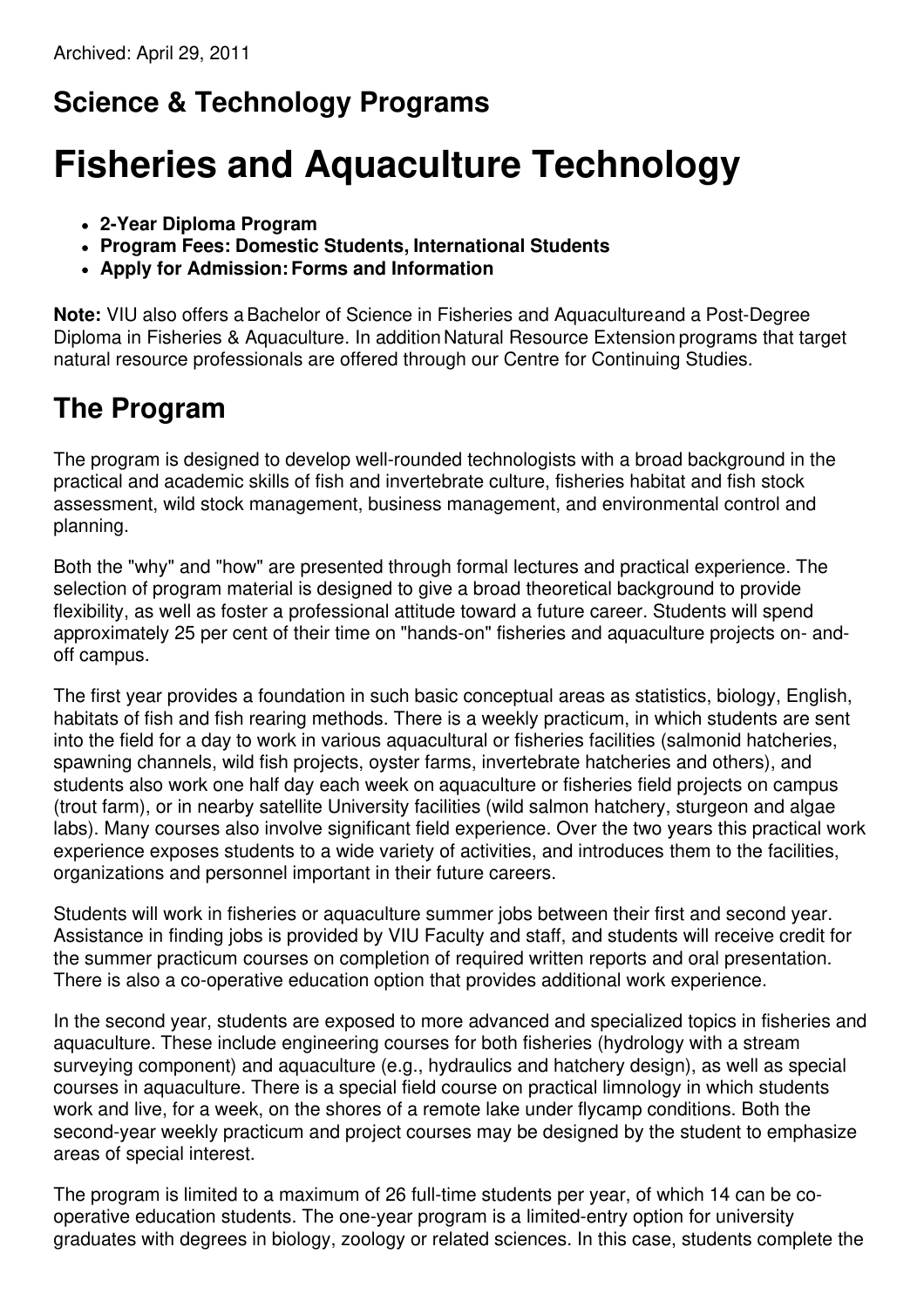requirements for the diploma in one year, plus one summer practicum (see below for admission requirements).

Students wishing to take the program on a part-time basis, or wishing to attend single courses may do so, although if space is limited, which is often the case, preference may be given to full-time students.

In addition to the many scholarships available to all VIU Students, there are numerous special awards for Fisheries and Aquaculture students, ranging in value from \$300 to \$2,500. For more information contact the Financial Aid & Awards office.

# **Co-operative Education Option**

The program offers a Co-operative Education option, which is designed to give two or more terms of paid work experience to students completing their diploma. The timing of the Co-operative Education work terms may vary, depending on students' interest, and availability of fisheries work. The Co-operative Education option is available for a maximum of 14 students.

For details of Cooperative Education work placements and timing, please contact the Fisheries and Aquaculture Co-operative Education liaison.

# **Career Opportunities**

Careers in fisheries and aquaculture typically involve both outdoor work related to the rearing or assessment of aquatic stocks, and indoor activities related directly to field or support activities, including personnel and business management. Aquaculture is usually practiced in relatively remote areas.

It should be noted that the skills required for both the aquaculturist and the field fisheries technician broadly overlap, and that aquaculture plays an increasingly important role in wild stock management through the employment of hatcheries and fish stock enhancement. Students in this program are prepared for both career areas and after graduation frequently work in both.

Other placements include laboratory, sales, research and international opportunities. Many career opportunities are available to graduates willing to work in outdoor conditions, often in remote areas. Such work often includes field work with wild stocks including habitat assessment in both fresh and salt water, estimates of wild stock population, habitat restoration, research assistance, and monitoring of harvests.

Surveys of former students show a high rate of employment for graduates of the program and a similar high degree of employer satisfaction with our graduates. As of the last survey, over 70 percent of students who have graduated from this program over the previous 15 years are employed in the field of study, and career satisfaction is high.

# **Admission Requirements**

- General admission requirements apply.
- English 12 with minimum "C" grade, or equivalent.
- Principles of Math 11 or Applications of Math 11 with minimum "C" grade, or equivalent.
- Biology 11 with a minimum "C" grade, or equivalent.
- Interview may be required.

#### **Recommended for Admission**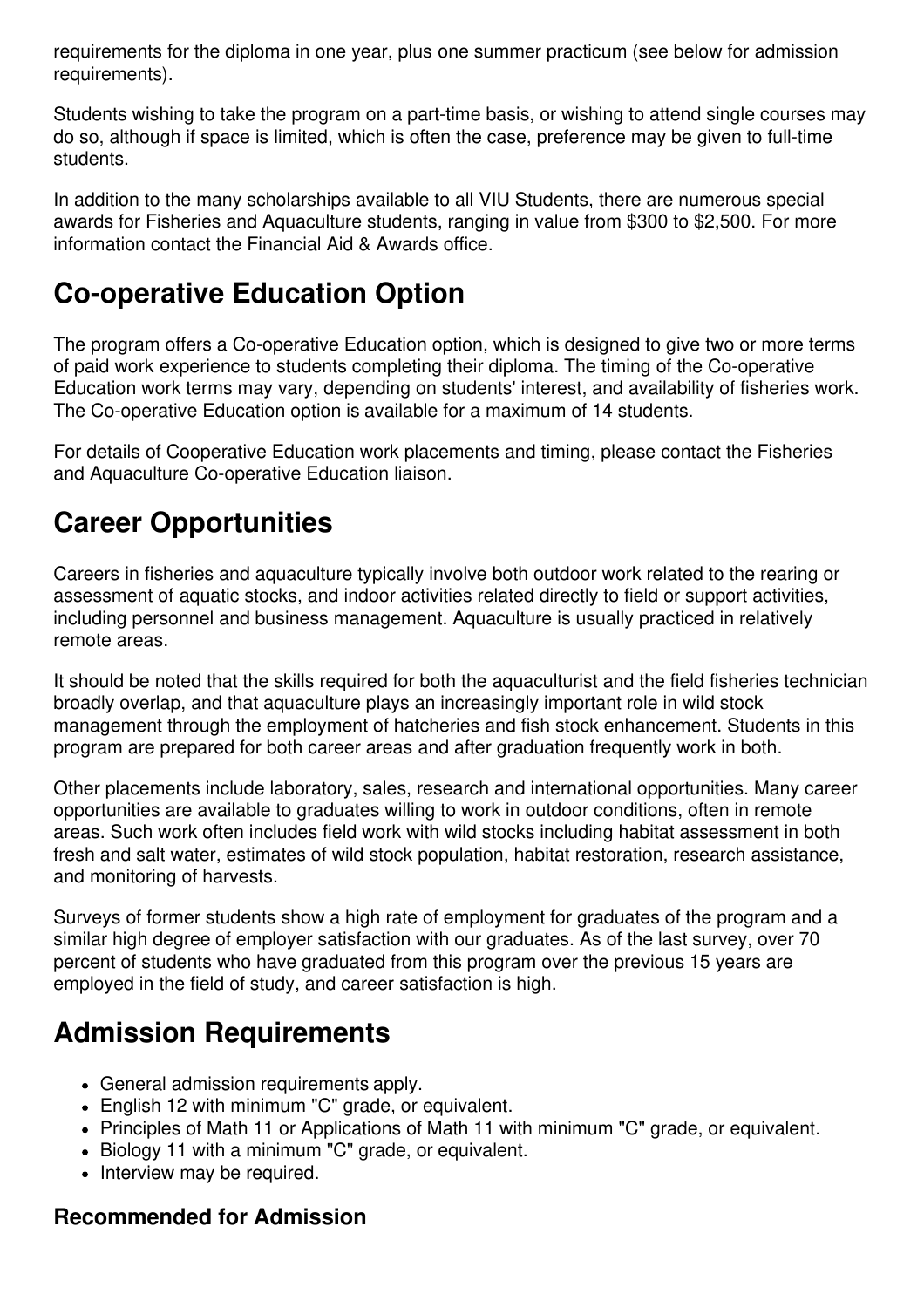- Physics 12 and other science courses are highly recommended.
- Additional English courses that lead to improved writing skills are invaluable.

### **Notes on Admission**

- Admission to this program will be based on previous academic performance (high school, college and/or university), and may also require a basic arithmetic test and an interview. The interview will centre on general knowledge of the fisheries and aquaculture fields, and assess the applicant's understanding of a career in fisheries and aquaculture in Canada, and specifically in British Columbia.
- Students may take the program on a part-time basis, but admission to courses will be subject to prerequisites, where applicable, and space in the classroom after full-time students have been served.
- Applicants are strongly urged to talk to Fisheries and Aquaculture staff about the program and application procedures, prior to the interview.
- Students will complete Occupational Level I First Aid, in accordance with Workers' Compensation Board requirements, and Transportation Endorsement courses during the first year of the program.
- Enrolment in this program is limited. Students who meet or exceed the minimum admission requirements may not necessarily be admitted to the program.

# **Start Date and Application Deadline**

The program starts in September and applications are accepted between November 15 and March 31. For further information regarding late applications and program contacts check the Program Availability List.

# **Advance Credit**

Students may be granted advance credit for courses taken at VIU or elsewhere. Credit is granted in consultation with the Admissions office, course instructor and program Chair and, in some cases, may involve a written or verbal course challenge.

# **Grading Policy**

Grading for individual courses is consistent with VIU's policy. The program has minimum standards as follows:

**a.**Registration in the second, third and fourth semester requires the satisfactory completion, with grades of "C-" or better, of all the courses in the previous semester. In the event that a student achieves less than "D" in any Aquaculture or Fisheries course, registration in any other Aquaculture course may be denied or, at the discretion of the instructor, a satisfactory opportunity to improve the grade to "C" may be made available, in order to allow the student to progress. Application of this clause is subject to review by program coordinator and affected course instructors.

**b.**Practicum courses (Aqua 171T, 172T, 271T, 272T) will be automatically assigned an "F" if students miss more than one session at their field station, without prior notification to the station. An "F" in any of these courses will result in suspension from the program. Students must satisfactorily complete all courses in the program. Students may not graduate with more than two "D"s.

**c.**Students who have more than two "D"s, or one "D" and an "F" or two "F"s must withdraw from the program. They may reapply in the next year and make up the "D"s or "F"s to a "C" grade or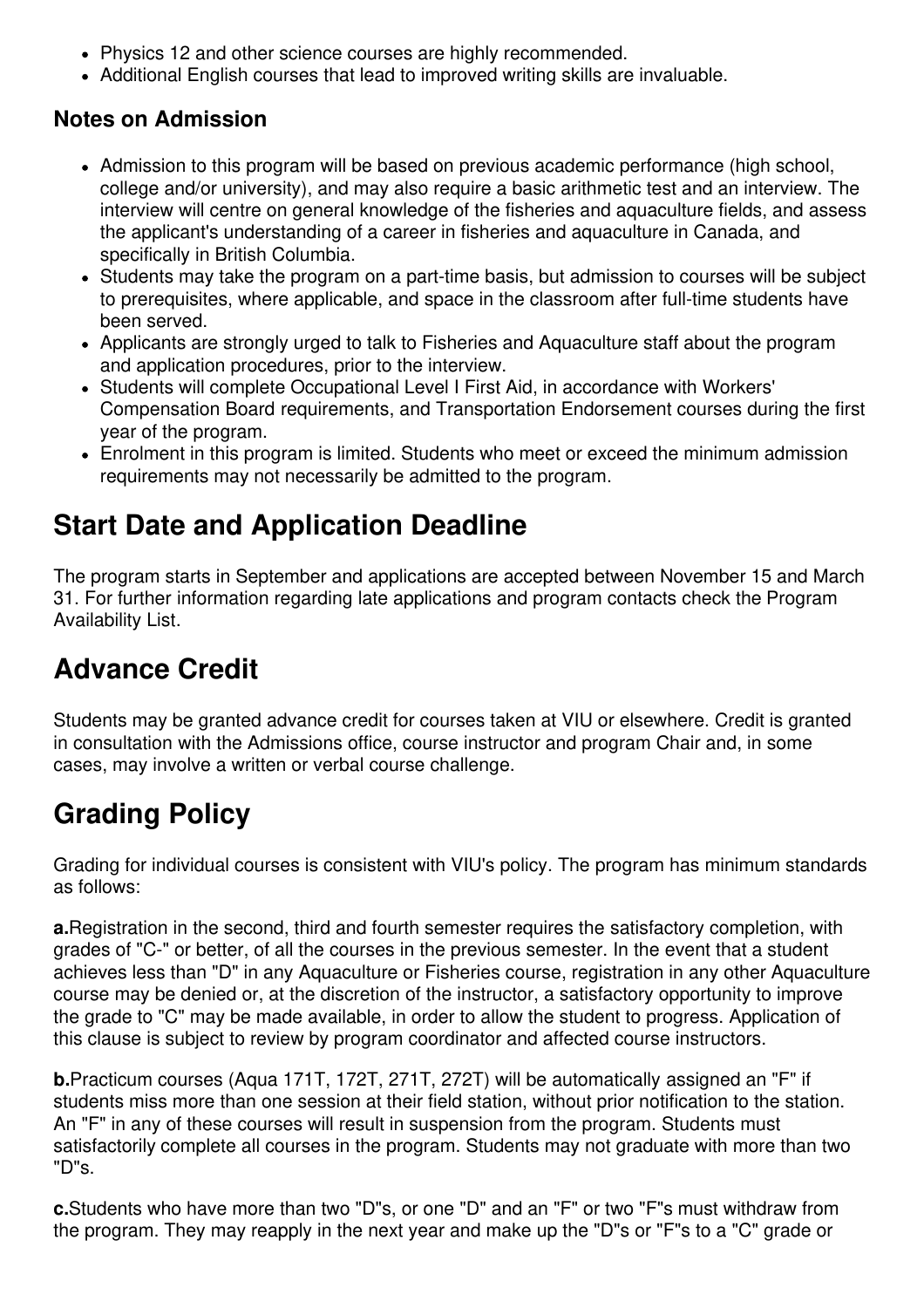better.

**d.**For more information regarding the above, students admitted to the program are advised to read the "Student Guide" issued in the first week of classes.

# **Program Outline**

| <b>YEAR1</b>                                                              | <b>Credits</b> |
|---------------------------------------------------------------------------|----------------|
| FISH 100T - (Introductory Field Trip)                                     | $\mathbf{0}$   |
| FISH 127 - (Fish Husbandry II) or,<br>FISH 327 - (Salmonid Husbandry)     | 3              |
| FISH 124 - (Biology of Fishes) or,<br>FISH 324 - (Ichthyology)            | 4              |
| FISH 132 - (Aquatic Habitats)                                             | 3              |
| FISH 162T - (Shop Skills)                                                 | 1              |
| FISH 171T - (Aquaculture Practicum I)                                     | 1              |
| FISH 172T - (Aquaculture Practicum II)                                    | 1              |
| FISH 174T* - (Preparation for Co-operative Education Employment I)        | (1)            |
| FISH 191T - (Project in Husbandry I)                                      | 1              |
| FISH 192T - (Project in Aquaculture II)                                   | 1              |
| FISH 204 - (Aquatic Plant Ecology and Culture)                            | $\overline{4}$ |
| FISH 211 - (Life History and Management of Salmonids)                     | 3              |
| FISH 227 - (Fish Husbandry I)                                             | 3              |
| BIOL 121 - (Introductory Zoology) or,<br>FISH 123 - (Concepts in Biology) | 4              |
| ENGL 115 - (University Writing and Research)                              | 3              |
| MATH 181 - (Intro to Statistics)                                          | 3              |
| <b>Total Credits</b>                                                      | 35 or<br>36    |

**\*** *Required if in the cooperative education program only.*

| <b>Special Session</b>        | <b>Credits</b> |
|-------------------------------|----------------|
| FISH 173T - (Work Experience) |                |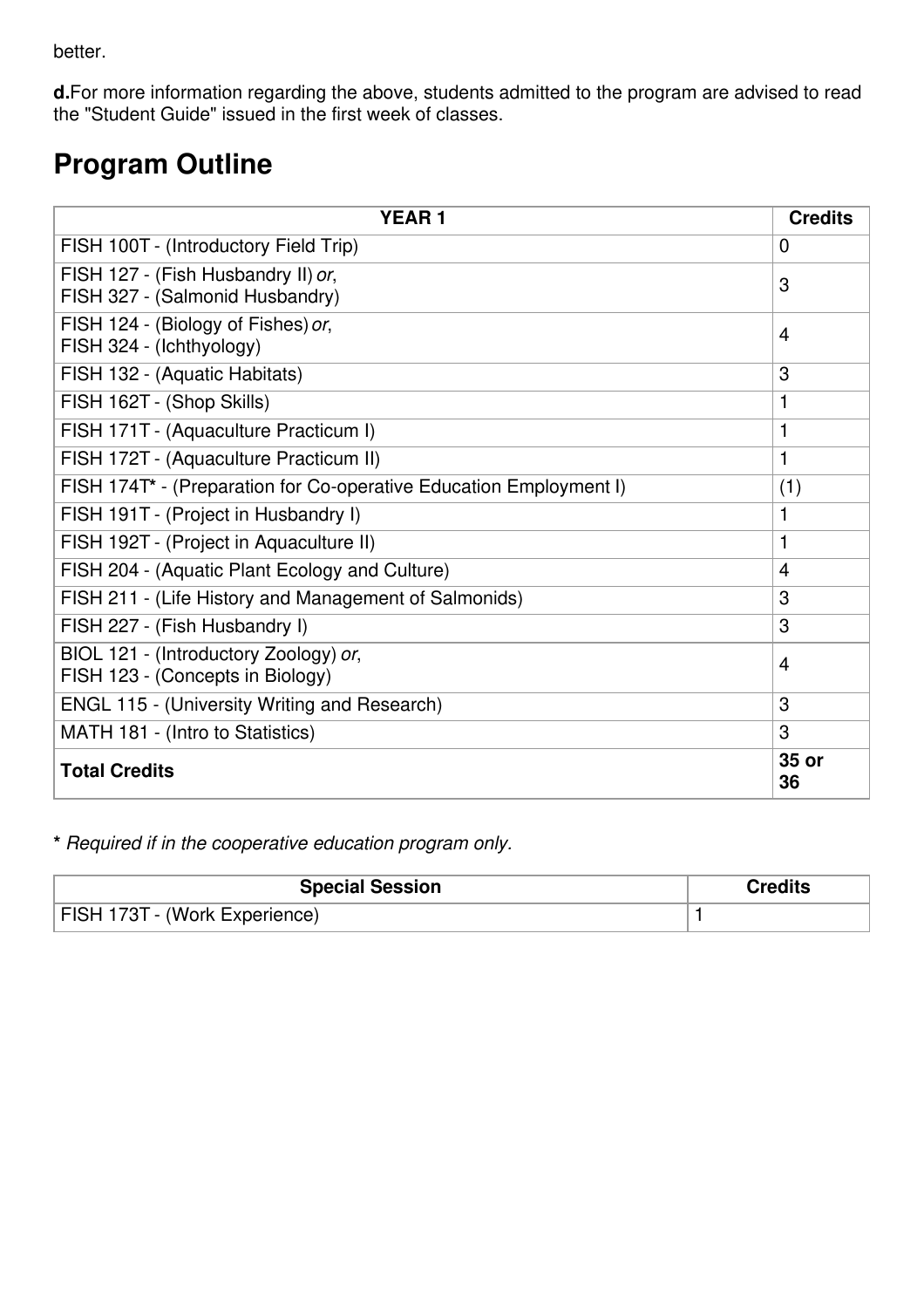| <b>YEAR2</b>                                                                          | <b>Credits</b> |
|---------------------------------------------------------------------------------------|----------------|
| FISH 205 - (Invertebrate Zoology)                                                     | 4              |
| FISH 210 - (Trout Culture)                                                            | 3              |
| FISH 222 - (Larval Rearing & Invertebrate Culture)                                    | $\overline{4}$ |
| FISH 223 - (Introduction to Fisheries Management)                                     | 3              |
| FISH 231 - (Warm Water Culture) or,<br>FISH 331 - (Advanced Fish Culture)             | 3              |
| FISH 241 - (Fish Health) or,<br>FISH 341 - (Diseases of Fish and Shellfish)           | 4              |
| FISH 253 - (Fisheries Engineering I--Hydrology) or,<br>FISH 353 - (Applied Hydrology) | 3              |
| FISH 254 - (Fisheries Engineering II--Hydraulics II)                                  | 3              |
| FISH 271T - (Aquaculture Practicum III)                                               | 1              |
| FISH 272T - (Aquaculture Practicum IV)                                                | 1              |
| FISH 274T* - (Preparation for Co-operative Education Employment I)                    | (1)            |
| FISH 281 - (Fisheries Field Techniques)                                               | 3              |
| FISH 291T - (Project in Aquaculture III)                                              | 1              |
| FISH 292T - (Project in Aquaculture IV)                                               | 1              |
| FISH 423 - (Fisheries Management)                                                     | 3              |
| <b>Total Credits</b>                                                                  | 37 or<br>38    |

**\*** *Required if in the cooperative education program only.*

# **Bachelor of Science in Fisheries & Aquaculture**

VIU also offers a Bachelor of Science in Fisheries & Aquaculturedegree. The program is an integrated, research-based approach to the aquatic sciences, including courses similar to those offered in the diploma program.

There are several routes by which students can attain the B.Sc. in Fisheries & Aquaculture. They may enter this program directly in year 1 and proceed through four years of work to the degree, or students who wish to combine the practical aspects of the Technology Diploma in Fisheries and Aquaculture with further academic education may wish to consider entry into the degree program after completion of the diploma program. Taking this path will result in two credentials: a Diploma in Technology and a B.Sc. in Fisheries & Aquaculture, which may be a very useful combination when entering the job market.

Students in the Diploma program who are interested in going into the B.Sc. program should make this desire known to their instructors in Fisheries & Aquaculture. In numerous cases, the B.Sc. version of the required Diploma course can be taken instead of, and at the same time as, the required Diploma course. By doing so, students will save both time and money in their quest for their Diploma and B.Sc. in Fisheries & Aquaculture.

Students also have the option of graduating from the two-year diploma program and later, after some years of work, returning to VIU to complete the B.Sc. degree. Students with a strong background in science may wish to consider selecting courses, which may contribute up to two years' credit towards a B.Sc.--Fisheries & Aquaculture degree. Students from other degree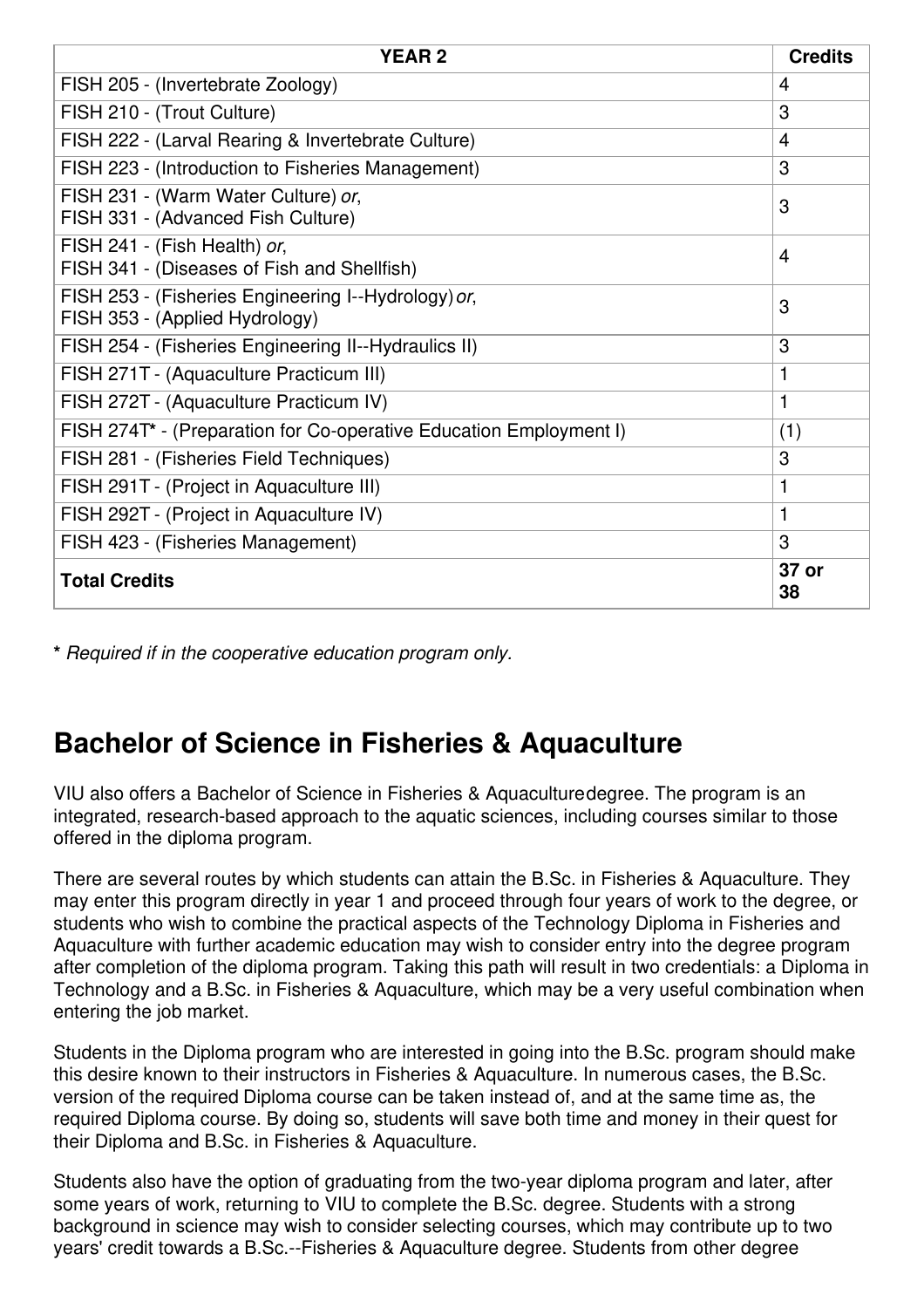programs, including those from other universities and colleges, may enter the B.Sc. program in third year. As with other Fisheries and Aquaculture programs, the number of placements is limited and admittance is determined by an interview, a general arithmetic skills test, combined with grade averages in courses previously taken. Students should also be aware of the B.Sc.--major/minor in Biology. Contact an Advisor or program Chair for further information.

B.Sc. in Fisheries & Aquaculture students also have the option of completing one (and sometimes two) semester(s) at UBC, Faculty of Agriculture, or Oregon State University (OSU), Department of Fisheries and Wildlife, on an exchange program. Students can register at VIU, pay VIU tuition fees and complete the credited course work at UBC or OSU.

# **Post-Degree Diploma in Fisheries & Aquaculture (one year)**

Those with a B.Sc. in Biological Science from VIU or elsewhere may qualify to complete the Technology Diploma program in one year. A limited number of students will be permitted to enroll in this option. The program will be tailored to reflect the student's advanced background and experience.

Admission guideline requirements to this option are:

- minimum "B" average overall in university courses;
- interview;
- permission of department.

### **Post-Degree Diploma in Aquaculture Systems Management at UBC and VIU**

This one-year diploma program, conferred by UBC, is in the management of aquaculture productions systems. Students spend one semester at UBC in the Faculty of Agricultural Sciences, and one semester in the Fisheries and Aquaculture department at Vancouver Island University. Normally, theoretical courses in such areas as economics and food production systems management are taken at UBC while practical courses in aquaculture are taken at VIU. In fact, this is a very flexible program with theoretical and practical courses available at both institutions. Students are admitted by UBC and are advised to discuss their goals with advisors from both UBC and VIU to ensure the availability of the courses they wish to take.

### **Fisheries and Aquaculture Extension Program**

#### **Specialized Programs and Courses**

The Fisheries and Aquaculture Extension program (FAEP) specializes in developing, coordinating and delivering specialized and customized educational programs and courses for industry advancement, technology transfer, and upgrading of industry personnel. Courses and programs include on-and off-campus offerings that focus on the needs of a wide variety of organizations including other institutes, government agencies, First Nations, private companies, and associations. Duration of extension courses varies from one day to three weeks, whereas specialized programs can include accredited diploma programs that may range from 6 months to 2 years. The FAEP welcomes input and suggestions from industry on pertinent course topics.

#### **Workshops for Industry Advancement and Technology Transfer**

The FAEP also cooperates in the initiation, coordination and delivery of workshops that focus on a wide variety of relevant fisheries and aquaculture topics. These workshops are often conducted in